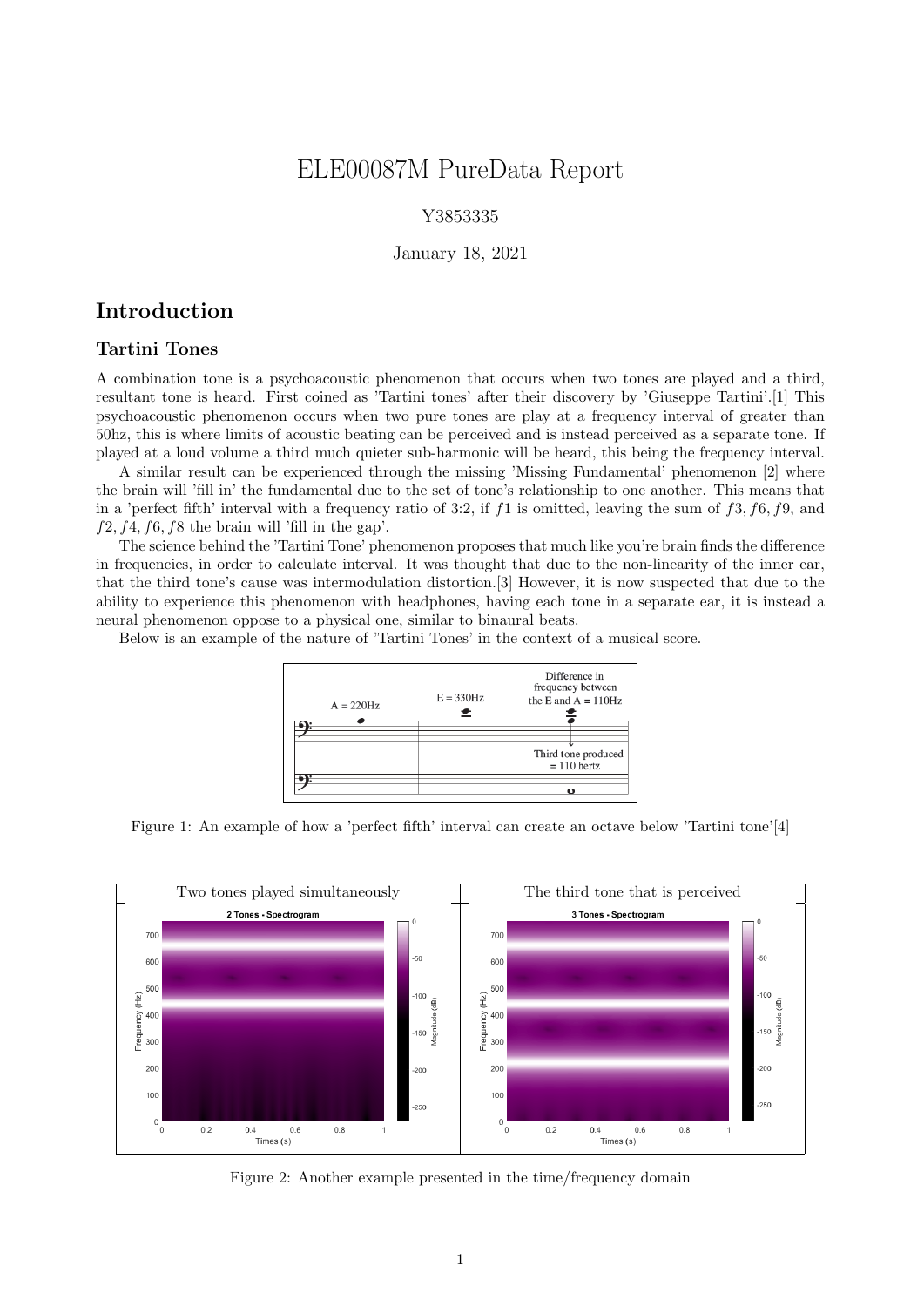#### Purpose

The purpose of this investigation was to find out the perception accuracy when changing the frequencies used. The intent is to see how accurate a person can be once calibrated between the range of 800-1300hz, with the 'Tartini Tones' always occurring above 200hz.

# The Patch

#### Audio Engine

This experiment is done by randomising the interval between two sine oscillators, thus providing the two sources with differing frequencies.



Figure 3: Patch used to generate a single signal

With two of these blocks producing random wave there is the possibility that they will happen upon a very similar frequency, these blocks output the randomised value meaning that they can be analysed. The outputs are used to find the difference between the two numbers giving us our perceived third tone.



Figure 4: Patch for primary audio engine

These are sent into a sub-patch which calculates whether or the difference is less then 200hz, this is done such that the tone will always be audible in a comfortable range.

#### Guess Engine

In order for the user to be able to interact with the test the user would use a number field and button to submit their guess. So that people wouldn't have to be spot on the frequency I gave a leniency of 20hz, this seamed to be be enough for someone to get an accurate guess but still provide some challenge.

This engine also allows for the user to reference through and oscillator what their frequency sounds like. This means that they are able to listen to both at the same time. It could be seen that this is 'cheating' however without incredible auditory skills and ear training it would be very difficult to link pitch to a direct frequency.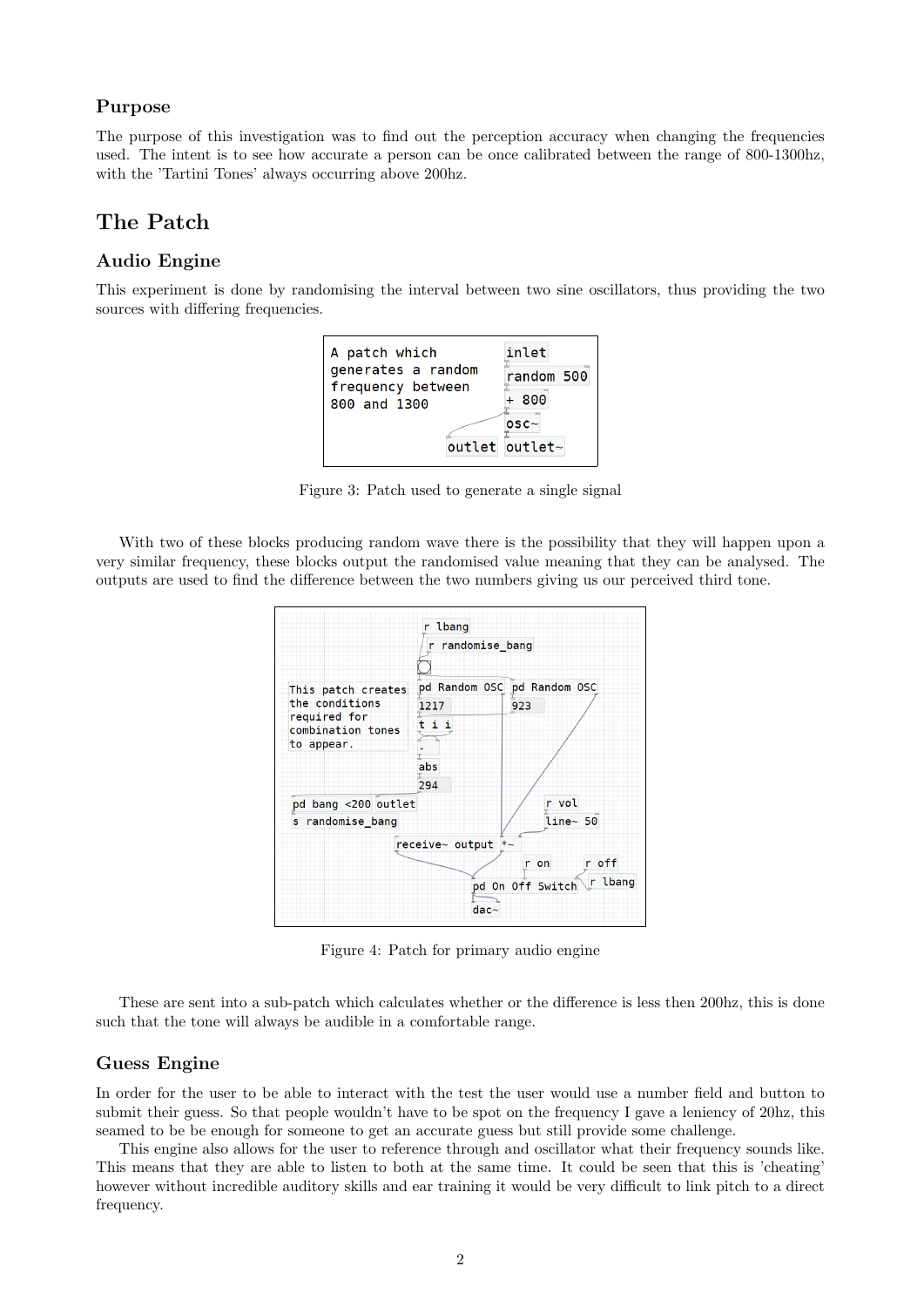

Figure 5: Patch that outputs a bang when input signal is less than 200

|                                                                                                               | r guess                                                                                                                    |                                                                                                                                                                                                            |
|---------------------------------------------------------------------------------------------------------------|----------------------------------------------------------------------------------------------------------------------------|------------------------------------------------------------------------------------------------------------------------------------------------------------------------------------------------------------|
| r num<br>$\equiv$ r test<br>$0SC\sim$<br>1 10 del 100<br>0 100<br>$line<$ 50<br>$*_{\sim}$<br>$*$ 0.1<br>dac~ | del 1<br>$\theta$<br>346<br>spigot<br>inlet<br>pd bang $\pm 20$<br>moses 1<br>symbol No symbol Yes<br>pack i i s<br>outlet | This circuit takes<br>the user's input and<br>compares against the<br>difference in<br>frequencies, if<br>within a ±20hz range<br>then it will send a<br>'Yes' signal to<br>output, if not,<br>sends 'No'. |

Figure 6: A Patch that decides whether or not the user guess the correct frequency.

# Text Engine

In order to output data which can be used for later analysis, the data needed to be captured and then written to a .txt file. This required the use of the [textfile] block and certain sequenced bangs.

# Testing Methodology

## The Gui

The main page allows access to all the features that a user would need to conduct the test. It allows for calibration, and a small explanation as to how the patch is designed to be interacted with. It also allows the user to dive into the patch to see how it works, with annotations and comments to explain how these phenomenon occur.

# Testing

The testing can be carried out by someone at home and does not require assistance. However, someone to explain how the test works and to supervise would be very useful if this test were to go ahead. The testing would follow a simple instruction set: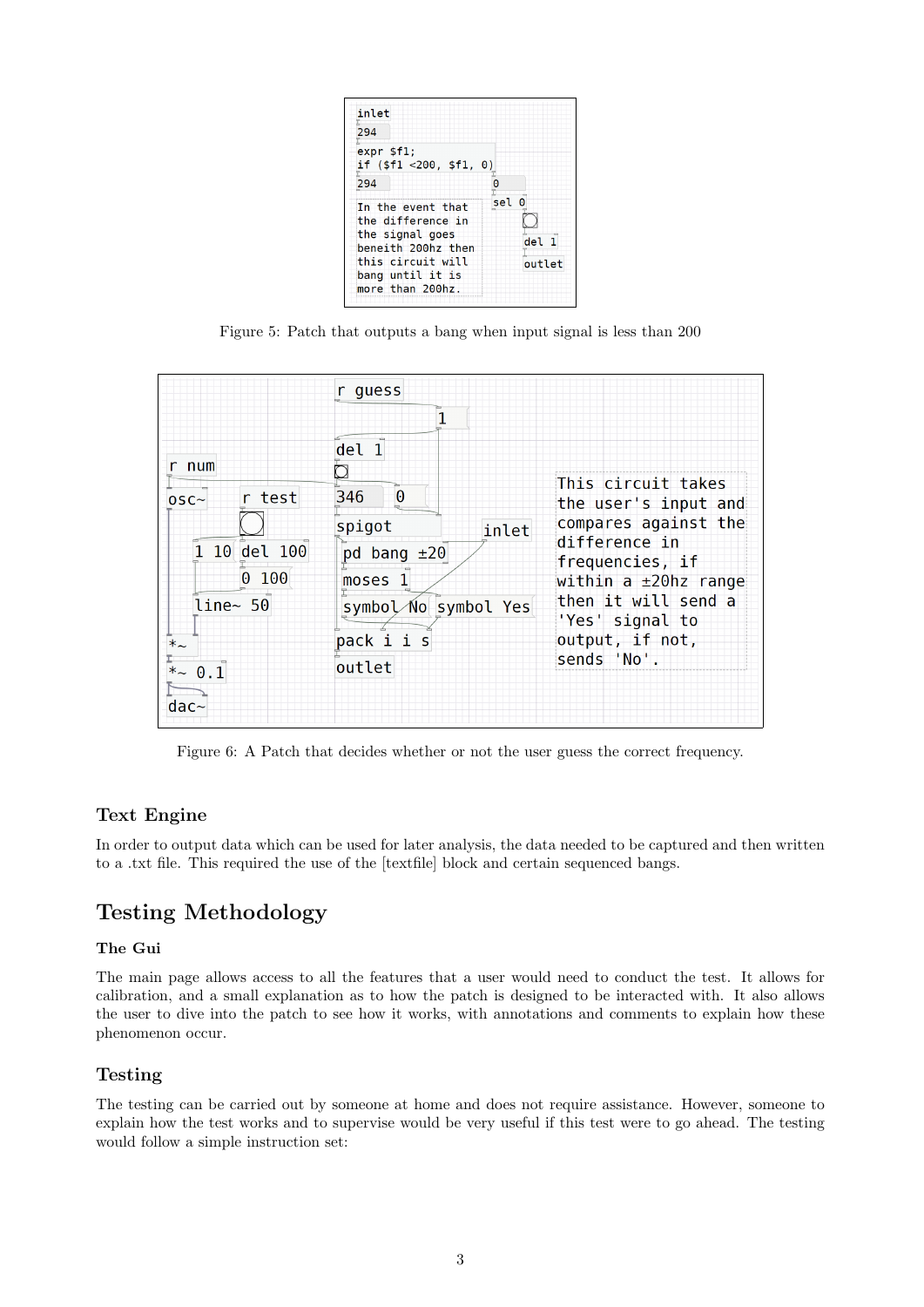| inlet<br>r clear bang            |                   |  |
|----------------------------------|-------------------|--|
| r lbang                          | add \$1/\$2/\$3   |  |
| b b                              |                   |  |
| clear                            | write results.txt |  |
| add Your freg Real Freq Correct? |                   |  |
|                                  | This Patch writes |  |
| to a .txt with                   |                   |  |
|                                  | the frequency you |  |
|                                  | guessed, the real |  |
| textfile                         | difference in     |  |
|                                  | frequencies and   |  |
|                                  | if you were       |  |
|                                  | correct or not.   |  |

Figure 7: The Patch which allows users to write their results to a text file.



Figure 8: The homepage of the Pure Data file

- 1) Open up the file and calibrate using the 'Example/Calibration' box.
- 2) Click the 'On' button in 'Misc Settings'.
- 3) Adjust device volume you should be able to hear the second button's tone when only the first button is pressed.
- 4) Be sure to click 'Clear' before each subject is tested.
- 5) Click the 'Randomise' button and bring up the 'Combination Tone Volume'
- 6) Use the 'Frequency' number field and the 'Test' button to reference what tone you think you're hearing.
- 7) Once you have selected a frequency, click 'Guess', then 'Randomise'
- 8) Repeat steps 5-7 ten times before referencing Results.txt